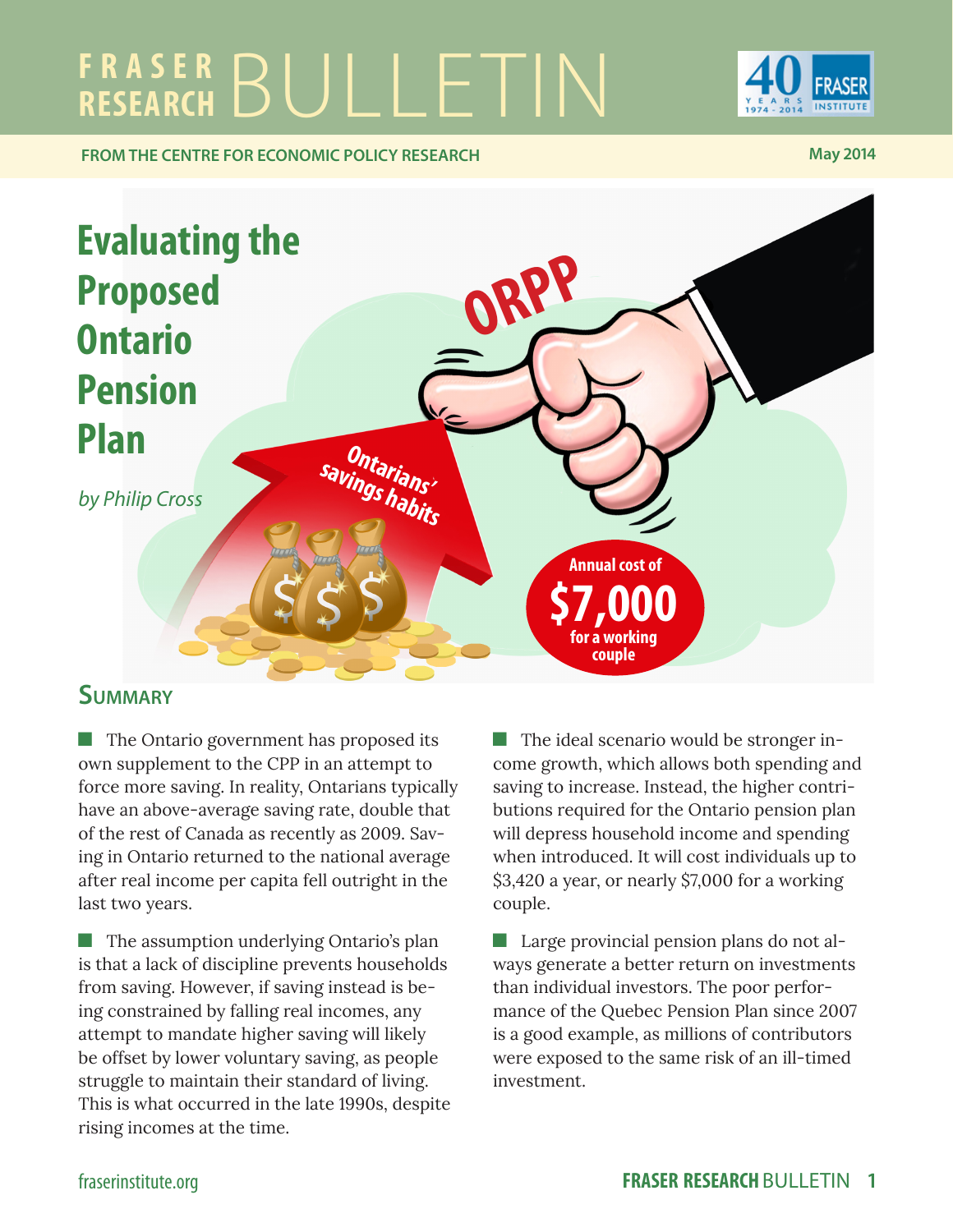#### **Introduction**

In its proposed budget, the Ontario government unveiled a plan to proceed with its own supplement to the Canada Pension Plan (Ontario, May 1, 2014), elaborating an idea sketched in the Ontario Ministry of Finance's *Long-Term Report on the Economy*, released earlier in the month (Ontario, Ministry of Finance, 2014). This bulletin analyzes the assumptions upon which the government based its plan and points out some of the flaws in the design of Ontario's plan.

The Ontario Retirement Pension Plan (ORPP) would require workers to contribute 1.9 percent of their earnings up to \$90,000, matched by a 1.9 percent contribution from employers. Nearly three million workers would be required to participate, with exemptions for those who have "comparable workplace pensions" (presumably defined benefit plans offered by employers) as well as the self-employed. The estimated \$3.5 billion in revenues would be invested through a government pension fund and would eventually pay out retirement benefits up to \$12,815 a year. However, it is difficult to evaluate the details of the plan, which remain sketchy. Lower income workers would be exempt, but the threshold is not defined (it is \$3,500 for the CPP). What constitutes "comparable workplace pensions" remains unclear, as is what will motivate the investment of pension funds.

#### **Faulty assumptions behind the Ontario plan**

One of the main assumptions behind the move to more compulsory government pension plans is that Canadians are not saving enough. This assertion is never proven in the background document to the ORPP, but remains an assumption about working and saving behaviour decades into the future. In fact, Canada's national saving rate had more than doubled over

the decade before the recession to 10 percent, twice as high as the personal saving rate.<sup>1</sup> One reason that the national saving rate was higher than the personal saving rate is that the national rate captures the saving being held for households inside of government-controlled pension plans (Cross, 2014).

It is ironic that the Ontario government stresses that people are not saving enough when Ontarians have had one of the highest personal saving rates in the country over the past two decades (Figure 1). From 1990 to 2008, Ontario's personal saving rate was always higher than in the rest of Canada, with the gap reaching 6.6 points in 1998.

After the recession hit in 2008, households across the country started to save more. The increase was led by Ontario, where the saving rate more than doubled from 3.3 percent in 2007 to a high of 6.8 percent in 2009. This compares with an increase in the rest of Canada from 2.7 percent to 4.4 percent. In 2012, saving in Ontario and the rest of Canada converged to 5.0 percent. Part of the dip in Ontario's saving rate in the last two years was a result of a marked slowdown in income growth (which is discussed later in this paper).

Another assumption that is not quantified in the Ontario budget but permeates the government's thinking is that what prevents Ontarians from saving more is their lack of discipline in managing their finances, not that they simply lack sufficient income to save after making their everyday expenses. To back this up, the budget cites polls of people wishing they could

<sup>1</sup> The national saving rate fell after 2008 because of higher government deficits. The Ontario government can best contribute to a higher saving rate by cutting its own deficit.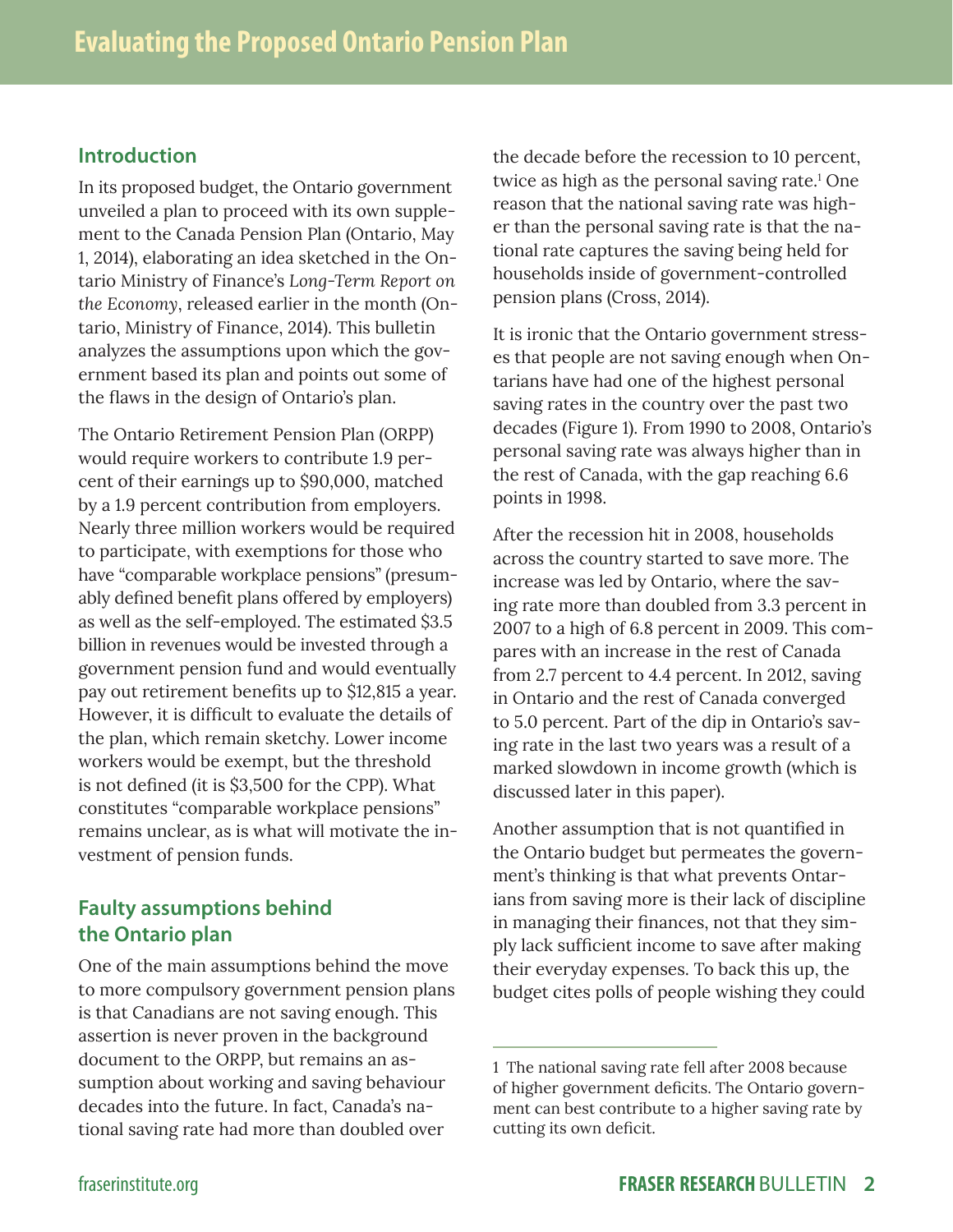

#### **Figure 1: Household saving rate**

Source: Statistics Canada, Cansim Table 384-0040.

save more.<sup>2</sup> Of course, the vast majority of people, if asked, would also say they would like bigger and better homes and cars, more travel, more entertainment, better clothing, and so on.

The underlying problem is that real personal disposable income growth in 2011 and 2012 slowed to an average of just 1.0 percent a year, worse than any two years during the 2008- 2009 recession or during the implosion of Ontario's high tech industry in 2000-2001. In per capita terms, real incomes edged down over the past two years, their first declines since the early and mid-1990s.

The squeeze on household incomes makes it difficult to boost saving without cutting back on some other expenses (a logic that households in Ontario seem to understand a little better than their government). In such a constrained environment, any attempt to raise mandatory saving is not likely to achieve its goal of boosting overall household saving. Instead, people will reduce other forms of saving they will make lower contributions to voluntary retirement saving options (such as RRSPs or TFSAs)—to maintain their standard of living. There is evidence that this is what happened in the late 1990s, the last time the CPP contribution rate was increased (Lamman, Palacios, and Clemens, 2013: 14). However, today's much weaker income growth than in the late 1990s makes it even more likely that households will resist an attempt to mandate higher saving.

The ideal scenario is to get incomes growing again, after which Ontarians will have the ability to both spend and save more. As it is, the household saving rate in Ontario has returned to the national average, reflecting the pressure on households to stretch almost every dollar to sustain their living standard. This pressure on household finances exists despite a drop of nearly 2 percentage points in the share

<sup>2</sup> The Budget cites a Scotiabank poll that nearly 70 percent of Canadians are concerned about not having enough saving to support their retirement.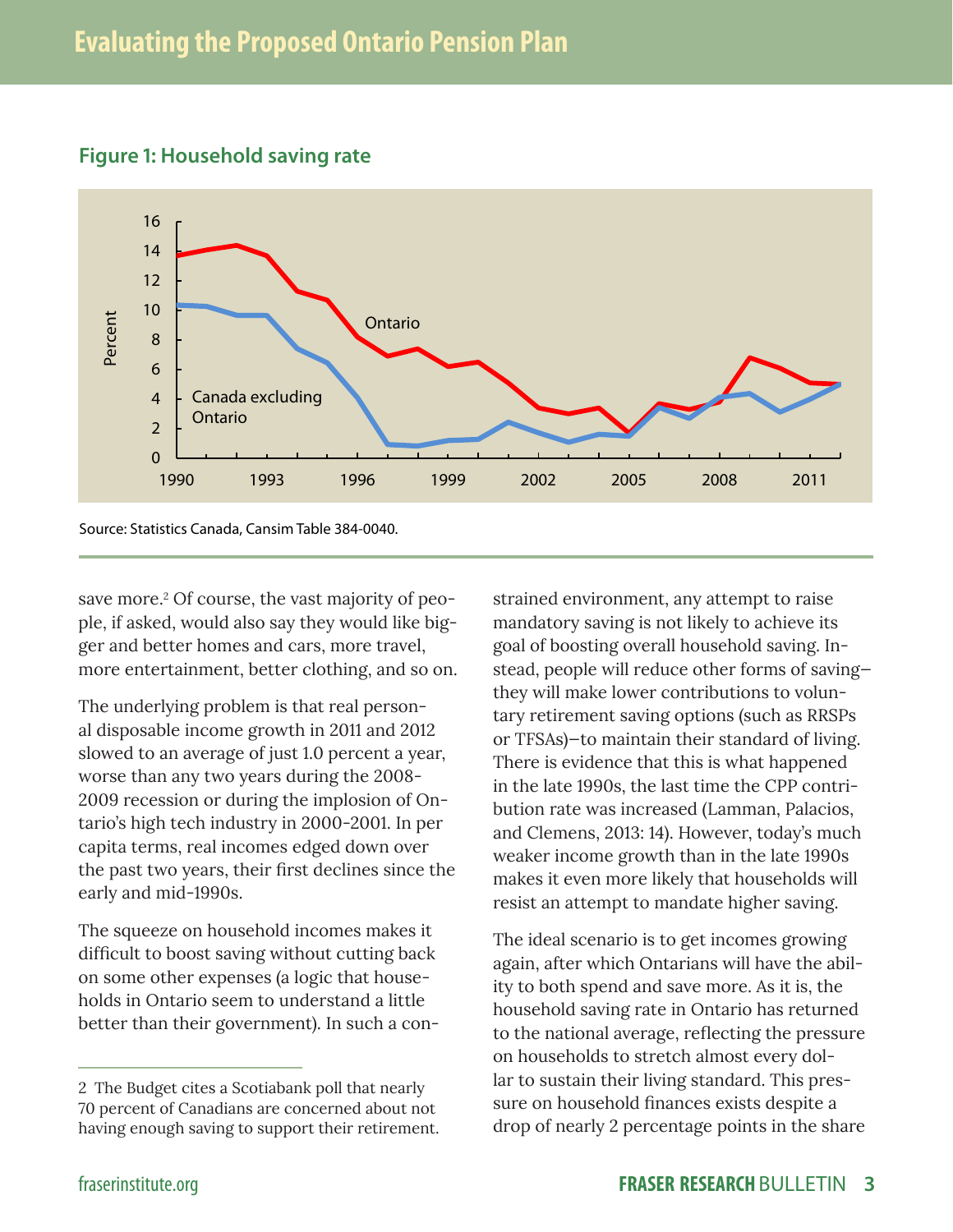

#### **Figure 2: Real household disposable income in Ontario**

Source: Statistics Canada, Cansim Table 384-0040.

of household income in Ontario that is needed to service its debt, the timely (if unsustainable) product of record low interest rates.3 In other words, despite the freeing up of nearly two percentage points of income from servicing debt, income growth since 2010 has been so weak in Ontario that workers have had to lower saving to maintain consumption.

Another questionable assumption is that retirees need to replace 70 percent of their pre-retirement income to maintain their standard of living. In fact, almost all studies by researchers outside of banks conclude that an income replacement rate substantially below 70 percent is adequate for most people (see Vettese, 2013; Hamilton, 2001: 251). In a recent report he coauthored, former Governor of the Bank of Canada David Dodge noted that for a 60 percent replacement rate, the necessary saving rate needed outside of the CPP falls to 10 percent of income for the average retiree (Dodge and

Dion, 2014). However, he did not pursue recent research findings that a 50 percent replacement rate is all that most people need. For a 50 percent replacement rate, no saving outside of the CPP is necessary, including no need for supplementary saving in the ORPP.

The Dodge report also identifies transfers within the family as a leading source of support to retirees, something I call a fifth pillar of support in retirement. Almost all of the literature on pensions does not even acknowledge the existence of family or friends in discussing retirement, focusing instead on the relationship between retirees and government simply because government has abundant data on what it spends and scarce data on what goes on within families. However, the Dodge report does not develop the implication of this uncertainty about our knowledge of a key aspect of retirement, which is that the focus on the traditional three pillars (social security, government mandated pensions, and voluntary pensions) ignores important sources of support for

<sup>3</sup> Statistics Canada, Cansim Table 384-0042.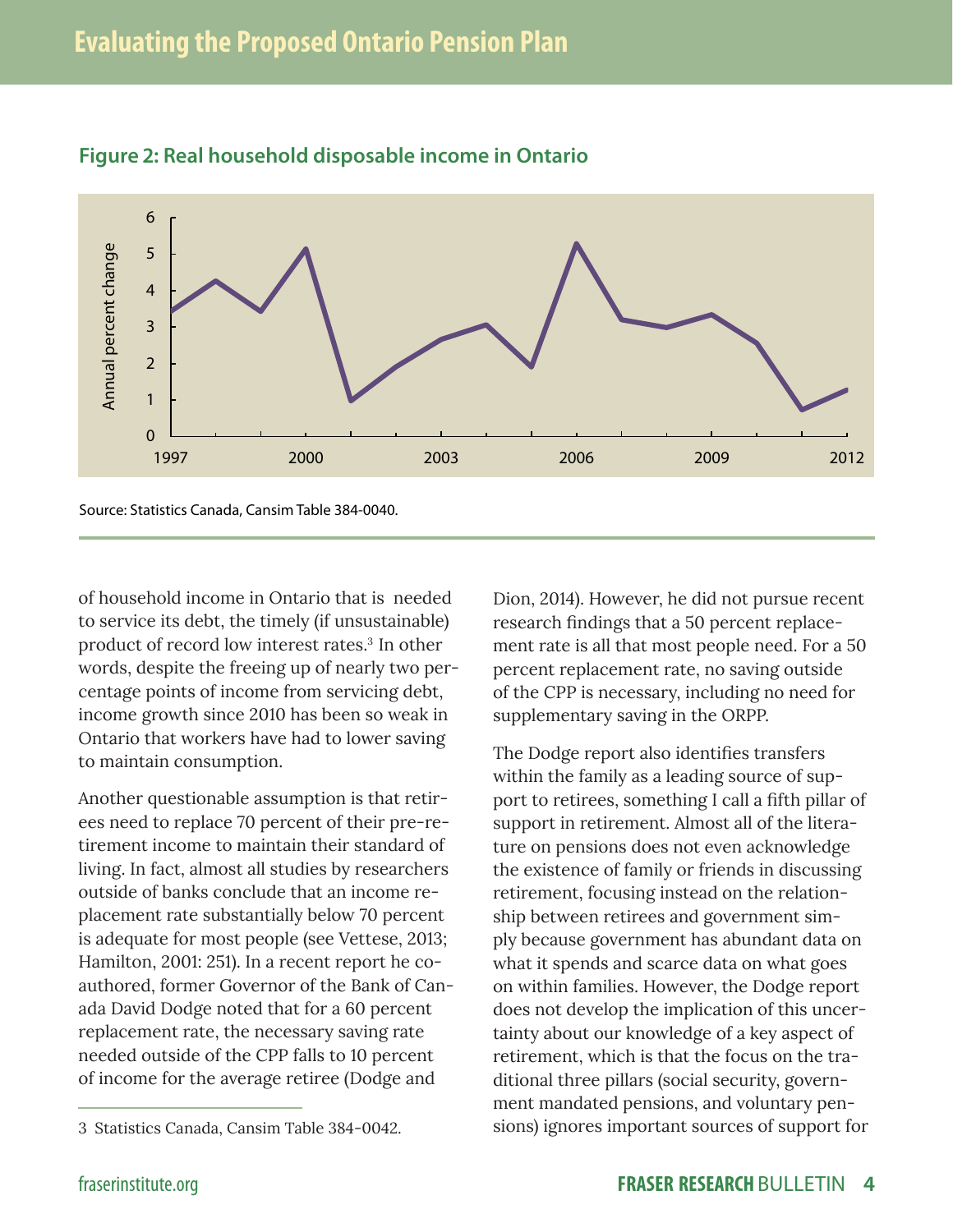retirees. The fourth pillar of retirement is the \$8.6 trillion of wealth Canadians hold outside of formal pension plans.

The Ontario Ministry of Finance endorses the argument that more saving would be good for the economy, sidestepping the issue of whether savings are too low or are adequate. It maintains that higher household saving is beneficial because it "would mean more capital being available for investment" and "increased investment would result in higher productivity."4

The obvious problem with the assumption that more saving will stimulate investment is that there is no evidence that investment is currently being limited by a lack of saving. In fact, firms have increased their saving substantially over the past two decades. Given the high internal saving of firms, how would boosting household saving increase business investment? The factor limiting business investment has been a dearth of profitable opportunities, not a lack of funds. It is noteworthy that investment has floundered the most since the recession in Ontario and Quebec, where the failure to create a good business environment has clearly played a role. Large government deficits contribute to this poor environment for investment, since they promise unknown but inevitable tax hikes and spending cuts in the future.

Increasingly, analysts of Canada's pension system are coming to the conclusion that rather than any society-wide problem, the problem

of insufficient income in retirement is concentrated in particular groups. The most obvious is single elderly individuals who never worked, mostly women who only get 60 percent of their spouse's CPP benefits when they are widowed (Bazel and Mintz, 2014). The creation of the ORPP would do nothing to help this group.

### **Flaws in the design of Ontario's Retirement Pension Plan**

There are several flaws in the design of the ORPP. It will substantially reduce household income and spending when implemented in 2017, lowering economic growth. Because the fund will be very large, its investments necessarily will be concentrated in fewer areas than individual investors would make on their own. This exposes the fund to the risk of a spectacularly poor investment decision, as happened to the Quebec Pension Plan in 2007, potentially offsetting whatever efficiencies are gained from lower management costs.<sup>5</sup> As well, there is an intimation that investment decisions will be directed by what is deemed best for the province and not only its retirees, as was the case for the QPP. The result for the QPP has been lower returns on investment, a fate the ORPP will have difficulty avoiding.

It should be remembered that the CPP already exerts a drag on the economy. It requires a contribution rate of 9.9 percent of income, but pays out benefits as if the contribution rate was 6.0 percent.6 This 3.9 point difference reflects the net saving kept by the CPP to make up for its funding shortfalls, before the plan was over-

<sup>4</sup> The Ontario Long-Term Report makes this claim without establishing how this link works. In the case of investment in the oilsands, the quirky result has been lower productivity in the mining industry. At a minimum, this requires acknowledging that the link between investment and productivity is much more complex and nuanced than that assertion the more investment will boost productivity makes it sound.

<sup>5</sup> The value of assets in the QPP fell 27.7% in 2008 because it was heavily-invested in the asset backed commercial paper market, which froze in 2008.

<sup>6</sup> The 9.9 percent is split between the employee and the employer.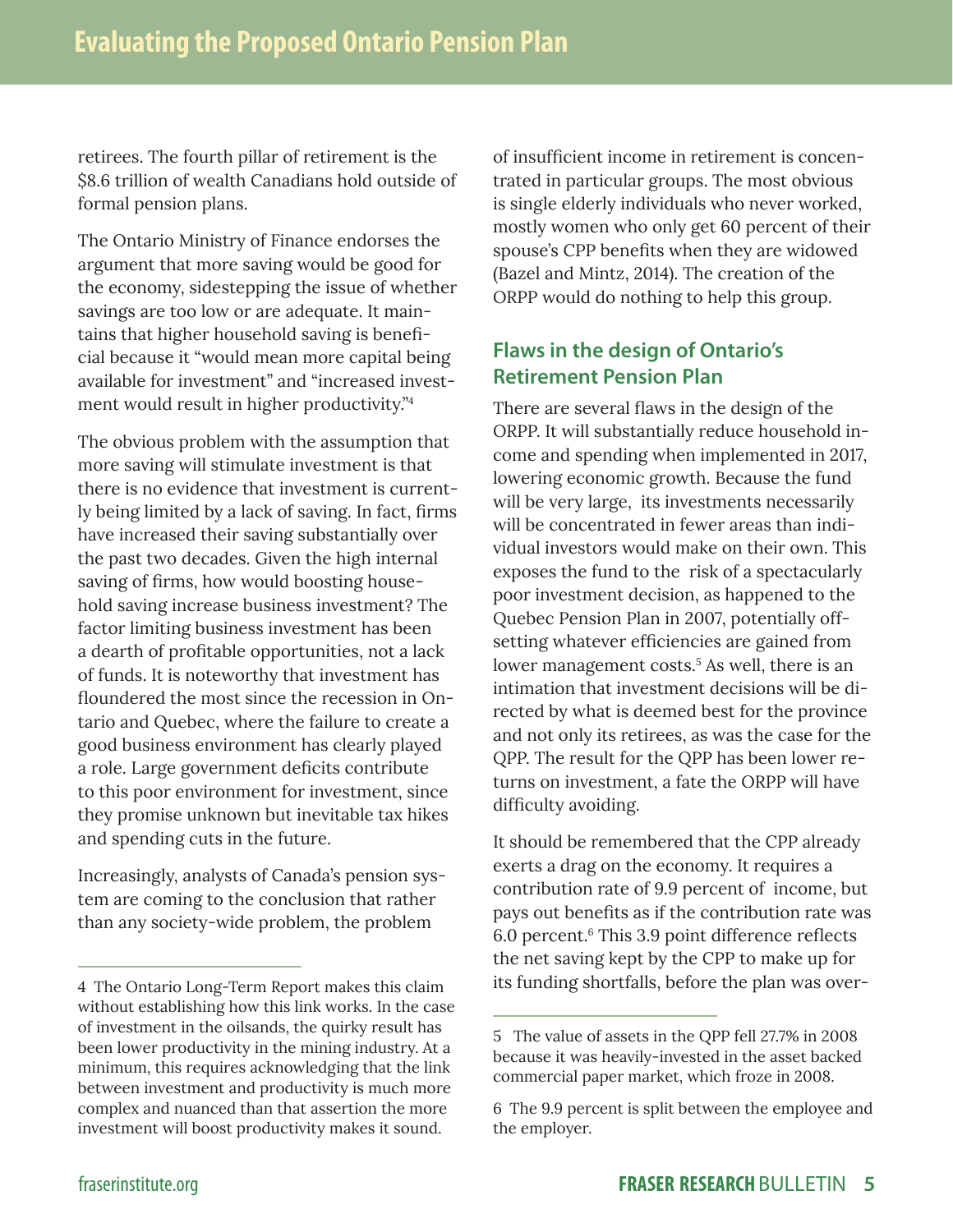... individuals ultimately will pay up to \$3,420 more a year in taxes to finance the ORPP, or nearly \$7,000 for a couple who both work ...

hauled and put on a sound footing in the late 1990s.7 Raising employment contributions to 13.8 percent of income, as the ORPP plans to do without the prospect of higher benefit payouts for years or even decades, clearly will depress domestic demand, as the Dodge report acknowledges.

The plan is not transparent about its true cost to workers. The Ontario Budget says that workers will contribute only 1.9 percentage points of their income, with the other 1.9 points coming from employers. But both economic theory and an extensive literature say that employers will extract this pension benefit from their employees, through reductions in future wage gains or other benefits. Employers cannot suddenly increase compensation to employees without a compensating increase in productivity, or they will have to raise prices in an increasingly competitive marketplace.

As well, the Budget glosses over the implication of employees paying 3.8 percentage points more on nearly twice as much income as the current CPP. The tax for the ORPP will apply to the first \$90,000 of earned income, compared with a cap of \$52,500 for the CPP. So individuals ultimately will pay up to \$3,420 more a year in taxes to finance the ORPP, or nearly \$7,000 for a couple who both work.

The Quebec Pension Plan already requires a contribution rate higher than the CPP's 9.9 percent, and more hikes are inevitable because of funding shortfalls, partly due to a poor rate of return on investments.<sup>8</sup> The QPP's experience with allowing social and political considerations to interfere with what is best for future pensioners raises a red flag next to statements in the Ontario budget that the contributions raised by the ORPP "would be available for Ontario-based projects such as building roads, bridges, and new transit." The clear lesson from the investment strategies of the QPP compared with the CPP is that they should be completely independent from government.9

The Ontario budget asserts that investing in pooled pension plans is more efficient than in-

9 One reason why the QPP's rate of return has lagged is that its investment arm, the Caisse de depot et placements, is asked to make investments that satisfy the government's social and political priorities, rather than maximize the rate of return for retirees. For example, the QPP took a \$1.1 billion loss from helping Quebecor, owned by Pierre Karl Peladeau, take over Videotron, thwarting a hostile takeover from Rogers Communications. The lower rate of return leads to underfunding, which creates pressure to increase contribution rates or lower future benefits. Faced with this prospect, the fund made riskier investments in an attempt to boost its rate of return, such as its large purchases of Asset-Backed Commercial Paper because of a marginally higher return than normal commercial paper. When the market for ABCP froze during the 2007 financial crisis, the Caisse lost billions.

<sup>7</sup> The overhaul involved raising the contribution rate to 9.9 percent and ending its pure pay-as-yougo model of funding by allowing the plan to accumulate assets ahead of the retirement of the boomer cohort.

<sup>8</sup> The QPP will exhaust its current funds by 2039, according to Quebec's chief actuary. At that time, contribution rates will have to jump to 12.2 percent. (See Regie des Rentes du Quebec, 2009.)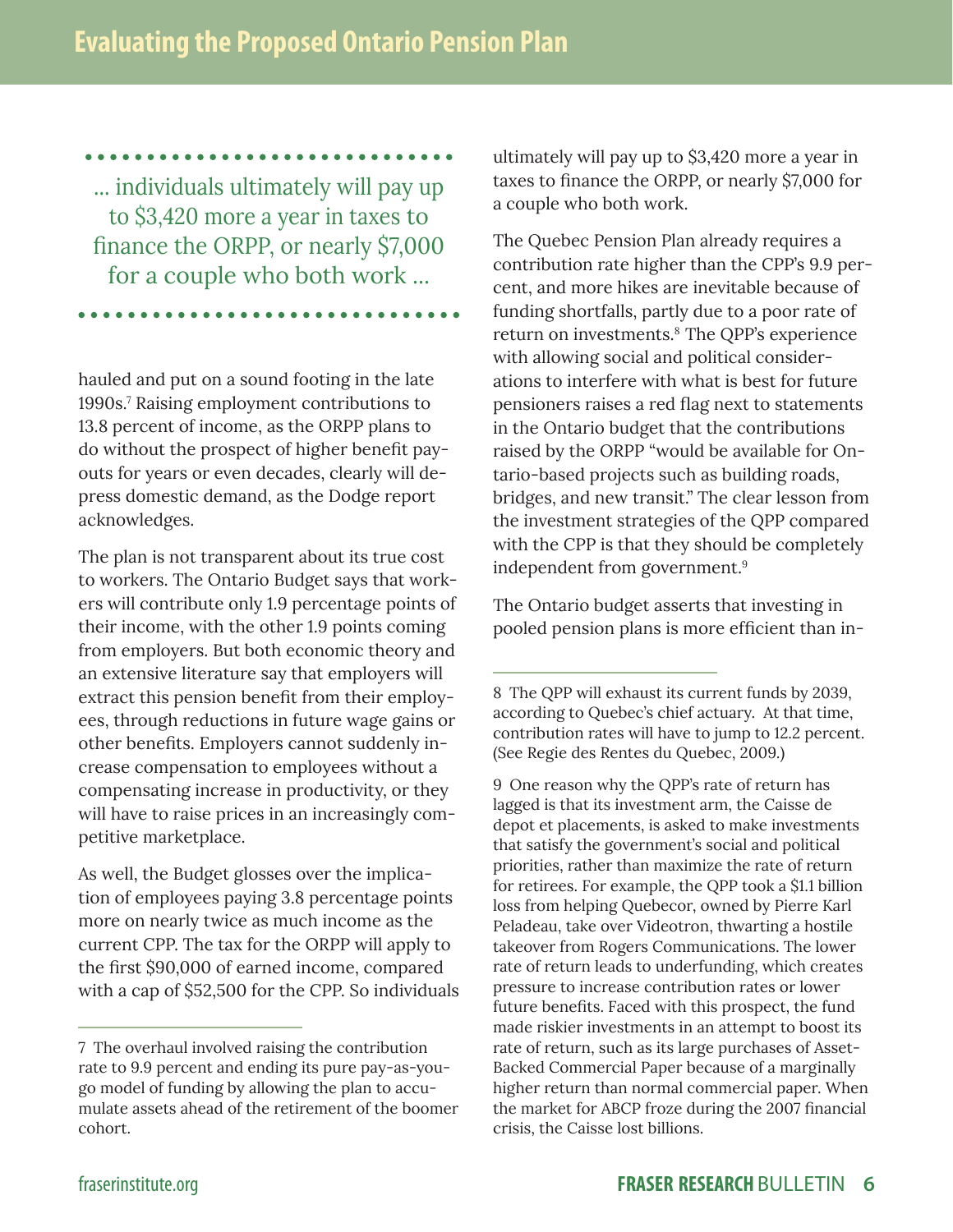dividually-directed investments because management fees are lower. However, lower management fees do not produce a better outcome, unless good investments are made. The QPP's track record demonstrates that it cannot be assumed that the net rate of return on a staterun pension plan will be higher, as the Ontario government asserts. For example, the QPP has earned 2.9% since 2007, according to Statistics Canada's Pension Satellite Account, the same as individual investors have earned on their RRSPs. 10

#### **Conclusion**

The proposal to supplement the CPP with Ontario's own plan is based on a series of faulty assumptions. The fundamental assumption is that people are not saving enough to support their retirement. The Ontario plan also assumes that investment is currently constrained by a lack of saving, and any increase in saving will boost investment. It then assumes that higher investment automatically will translate into increased productivity. A fourth faulty assumption is that Canadians cannot make the link between insufficient saving and retirement, and unwittingly retire before saving enough to secure their retirement. A fifth is that governments can mandate higher household saving, when the evidence is that, in an environment of minimal income growth, people will reduce other saving if the government imposes mandatory pension taxes. A final faulty assumption is that large pension plans always generate a higher rate of return than smaller plans, and minimize risk.

The Ontario proposal is based on the argument that people are not saving enough, and more saving will lead to more investment. Whatever the merits of such a view, it is difficult to see how the proposed introduction of an Ontario Retirement Pension Plan will bring about such a broad restructuring of asset holdings in the corporate and household sectors. In fact, not even one of these outcomes is guaranteed by the creation of the ORPP. Households may simply reduce saving outside the ORPP to offset the increase in mandatory saving in the ORPP, mimicking exactly what happened in the late 1990s when pension rates were raised. Faced with rising taxes, households have a further incentive to increase their investment in housing, since that is one investment that acts as an unlimited tax-free saving account. It is also quite possible that a further intrusion of government into Ontario's economy will lead firms to save more and defer spending until the business environment improves, after the government has boosted hydro rates, raised minimum wages, and increased corporate and personal income taxes.

#### **References**

- Bazel, Philip, and Jack Mintz (2014). *Income Adequacy Among Canadian Seniors: Helping Singles Most*. SPP Research Paper 7, 4 (February). School of Public Policy.
- Cross, Philip (2014). *The Reality of Retirement Income in Canada*. Fraser Institute (April).
- Dodge, David, and Richard Dion (2014). *Macroeconomic Aspects of Retirement Savings*. Bennett Jones LLP (April).
- Hamilton, Malcolm (2001). The Financial Circumstances of Elderly Canadians and the Implications for the Design of Canada's Retirement Income System. In Patrick Grady and Andrew Sharpe (eds.), *The State of Economics*

<sup>10</sup> Statistics Canada, Cansim Table 378-0118 and 378-0117. The calculation takes the investment income earned in each retirement vehicle from the former, and divides it by the overall value of the investments in every year from the latter.